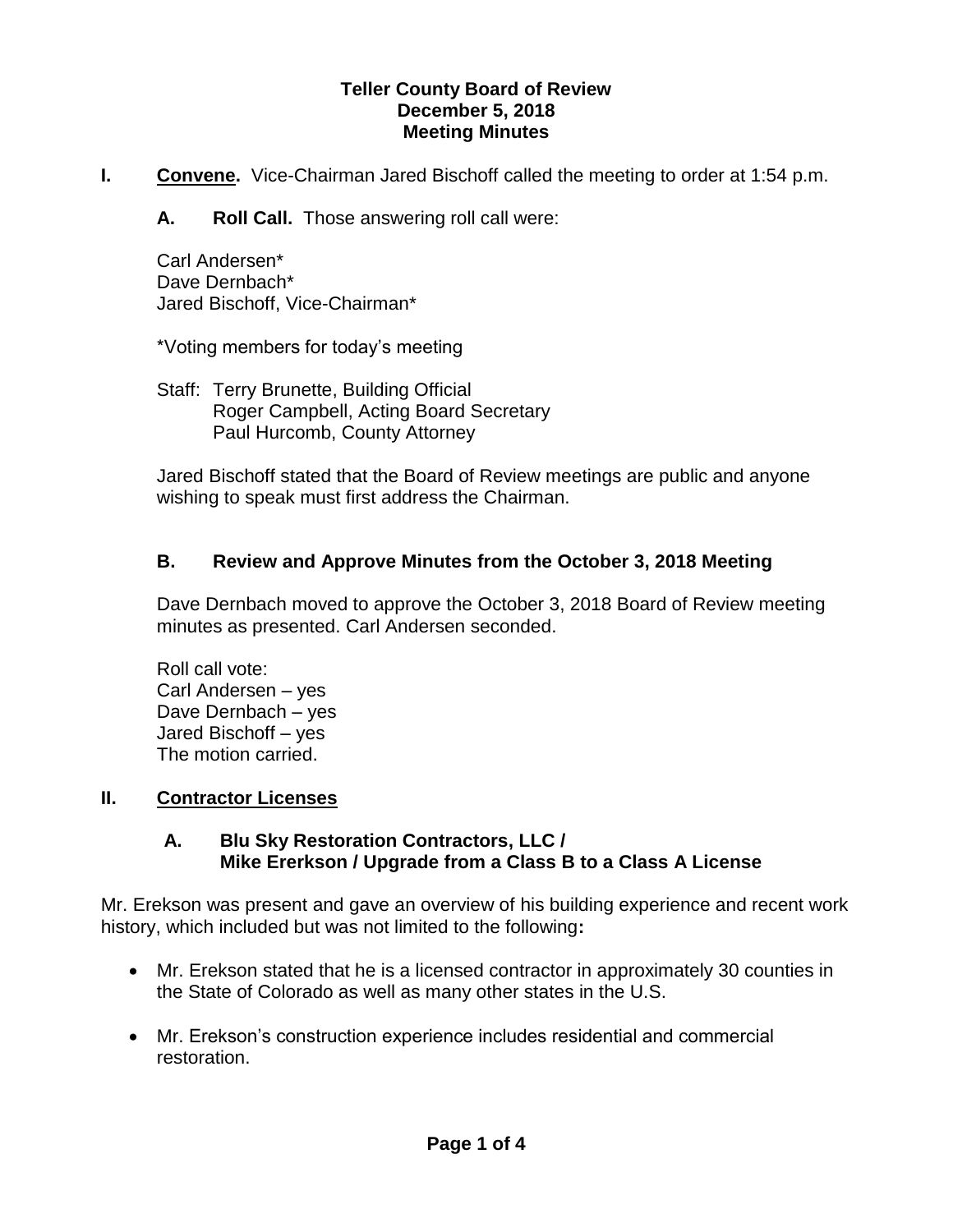Mr. Erekson stated that he has his Civil engineering degree and is the V.P. of Construction for his company.

There was further discussion between the applicant and the Board. The Board reviewed the submitted packet and asked Mr. Erekson clarifying questions.

Jared Bischoff opened this matter up for public comment. No public comment. Close public comment.

Dave Dernbach moved to grant Blu Sky Restoration Contractors, LLC with Mike Erekson as examinee, a Class A license upgrade from a Class B.

Jared Bischoff seconded

Roll call vote: Carl Andersen – yes Dave Dernbach – yes Jared Bischoff – yes The motion carried

Board of Review Member/Chairman Bert West arrived at 1:59 and took over as Chairman for item Item II B and the remaining agenda.

## **B. Ox Construction, LLC / Daniel Moore / Class C License**

Mr. Moore was present and gave an overview of his building experience and recent work history, which included but was not limited to the following:

- Mr. Moore stated that he holds a B1 contractor license in El Paso County and is also a licensed contractor in Park and Jefferson County.
- Mr. Moore stated he has passed his Class A test with ICC.
- Mr. Moore's experience is in ground up home construction.

There was further discussion between the applicant and the Board. The Board reviewed the submitted packet and asked Mr. Moore clarifying questions.

Bert West opened this matter up for public comment. No public comment. Close public comment.

Jared Bischoff moved to grant Ox Construction, LLC, with Daniel Moore as examinee, a Class C license.

Carl Andersen seconded.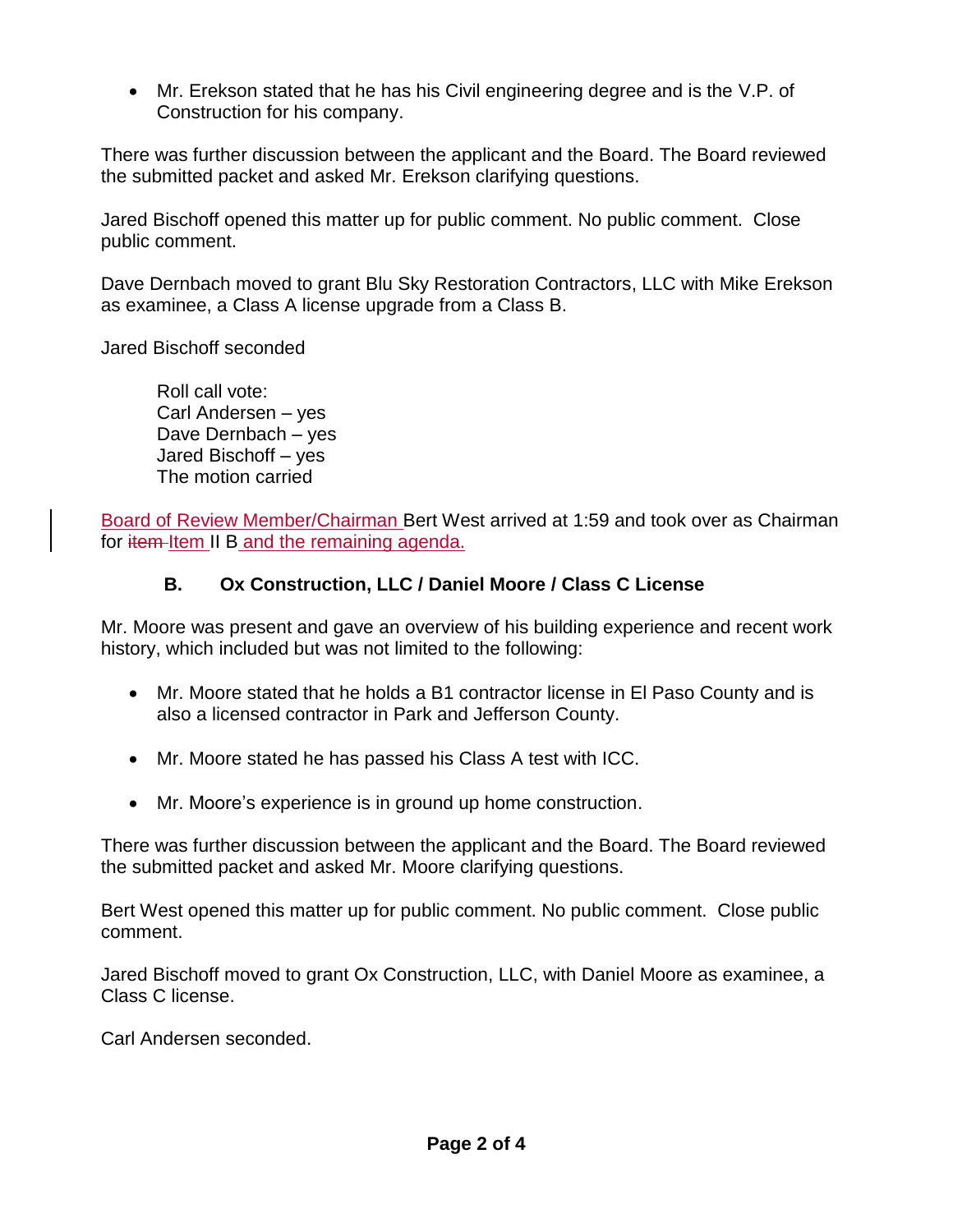Roll call vote: Carl Andersen – yes Dave Dernbach – yes Jared Bischoff – yes Bert West – yes The motion carried.

# **C. DaBella Exteriors, LLC / Marcus McDermett / Class C1 License**

Mr. McDermett was present and gave an overview of his building experience and recent work history, which included but was not limited to the following**:**

- Mr. McDermett stated that he held a Class C contractor's license in approximately 30 counties.
- Mr. McDermett's experience is primarily framing, siding, roofing, interior remodels and decks.

There was further discussion between the applicant and the Board. Terry Brunette, Building Official, explained the difference between a Class C1 license and a Class C license. Mr. McDermett stated he understood the difference. The Board reviewed the submitted packet and asked Mr. McDermett clarifying questions.

Bert West opened this matter up for public. No public comment. Close public comment.

Dave Dernbach moved to grant DaBella Exteriors, LLC, with Marcus McDermett as examinee a Class C1 license.

Jared Bischoff seconded.

Roll call vote: Carl Andersen – yes Dave Dernbach – yes Jared Bischoff – yes Bert West – yes The motion carried.

# **D. New Haven Home, LLC, / Jaques Delange / Class C**

Mr. Delange was present and gave an overview of his building experience and recent work history, which included but was not limited to the following**:**

- Mr. Delange's experience includes framing and ground up home builds.
- Mr. Delange stated that he has completed up to 17 homes from ground up in a year's time.
- Mr. Delange's intent is to build production homes in Teller County.